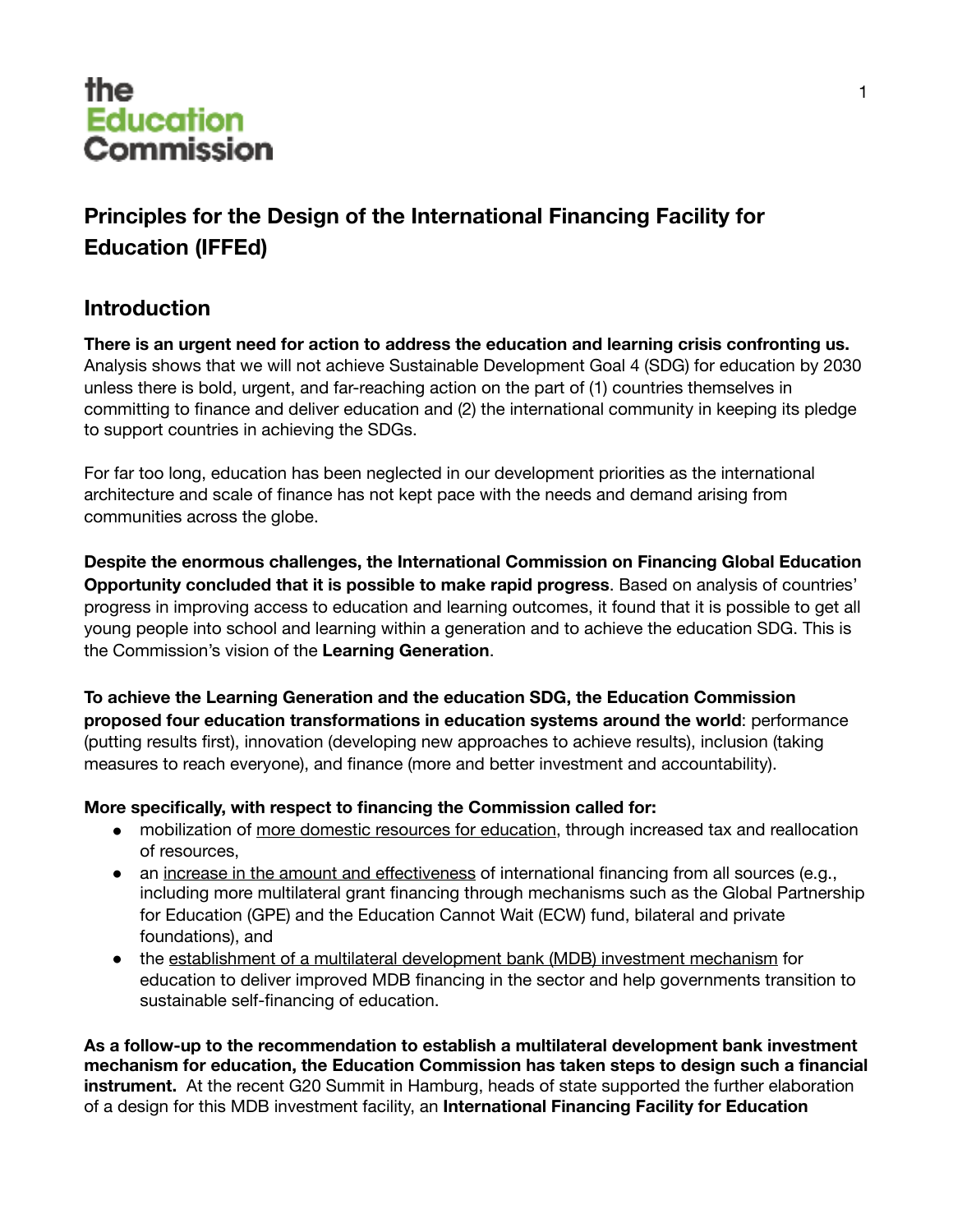**(IFFEd),** and confirmed in their communiqué that they *"look forward to examining it in further detail under Argentina's Presidency with a view to making recommendations on it."* 

#### *Development of Baseline Principles for IFFEd*

Leading up to and following the G20 Summit, the Education Commission sought feedback from civil society and other important stakeholders through extensive consultation on initial proposals concerning the design of IFFEd. During this period, the Education Commission disseminated concept notes and technical proposals for expert consultations. Additionally, through technical working groups, webinars, presentations at events and meetings, and bilateral meetings with stakeholders, the Commission has taken on board feedback from a variety of stakeholders including: civil society, NGOs, multilateral development banks, UN agencies, global education funds (e.g. Global Partnership for Education (GPE) and Education Cannot Wait (ECW) ), potential beneficiary countries, contributor countries and financial institutions.

From September 2017 until early 2018, the Education Commission has focused on the technical design processes to allow other complementary funds, especially the GPE, to engage in their replenishment activities.

The technical design process consisted of direct consultation with donor agencies, multilateral agencies and the multilateral development banks on the financial innovations underpinning IFFEd. The third and final working group session concluded with a session involving interested donor agencies: Argentina as President of the G20; representatives from the African Development Bank, Asian Development Bank, European Bank for Reconstruction and Development, the Inter-American Development Bank and the World Bank. Representatives from the ECW, GPE, UNESCO and Education International also participated.

Following these meetings, a business case and technical design document will be prepared for donor and MDB negotiations mid-year. An updated draft technical design document will be posted on the Education Commission website in late April: [educationcommission.org/IFFEd](http://educationcommission.org/IFFEd)

Through consultations and active listening over the past year, the Education Commission has developed a set of baseline principles to guide the final design of IFFEd. Feedback received to date has been taken into account, and most importantly, the perspectives of countries potentially benefiting from IFFEd financing.

These principles are now being shared more widely with a view to soliciting additional comments and feedback from a broader community of stakeholders interested in the Sustainable Development Goals, and in particular, in the achievement of SDG4 for education. Such feedback will inform IFFEd's development and, in particular, serve as an input into the formal negotiations to be undertaken by the contributors and MDBs.

#### *Consultation Process and Timeline*

The following principles are being shared widely with a view to solicit further feedback from a broad community of stakeholders interested in the Sustainable Development Goals, and in particular, in the achievement of SDG4 for education.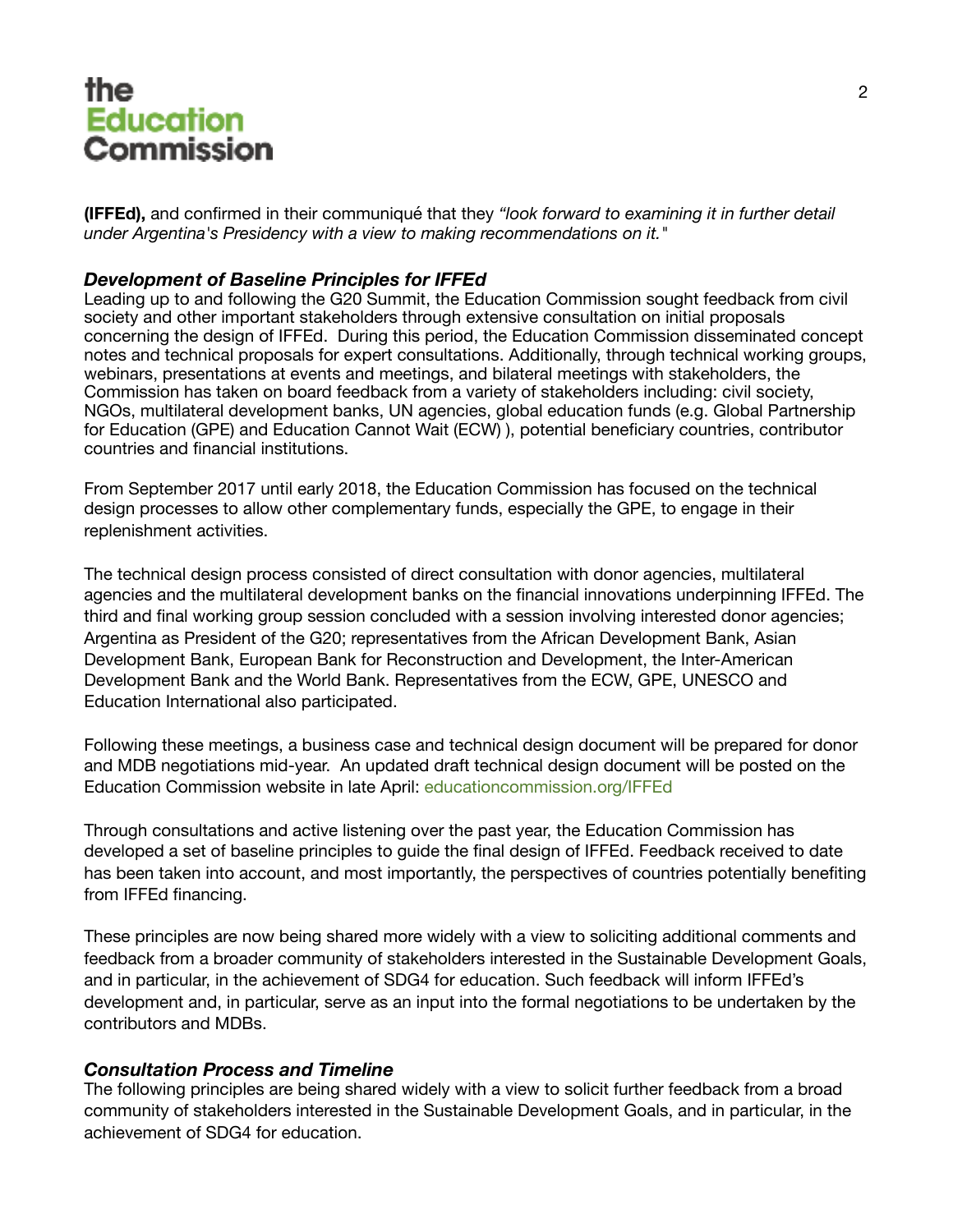# the ...c<br>Education Commission

The feedback on these principles will be published following the consultation period and used to serve as an entry point to influence and guide several key points during IFFEd's development:

- ! **May 2018:** Contribute to the development of the proposed business model for IFFEd which will be used to solicit advice on the facility's structure for an optimal credit rating
- ! **June-August:** Inform the contributor/MDB negotiations on the IFFEd design
- ! **Throughout 2018:** Guide aspects of the public campaign which will encourage contributors to establish and contribute to the IFFEd facility, including through guarantees
- ! **2019 and onwards:** Influence MDB decision-making on programs which use IFFEd financing to expand investment in education aligned with government-led priorities and national education sector plans

We are seeking feedback from civil society actors to (1) identify which principles are most important, (2) solicit ideas for any modifications to be considered, (3) provide any additional guidance for contributors and MDBs which is missing from the principles, and (4) map constituencies and assets for the mobilization phase.

#### **Timeline**

- ! **In April 2018, the principles will be circulated widely through civil society networks** and posted online.
- ! **April 23, 2018:** The Education Commission will convene a webinar to present the principles, answer questions and provide clarification, and share views.
- May 15, 2018: Participants will be encouraged to submit feedback using an online form by this date.
- ! **June 2018:** Following the process, adjustments will be made to the final set of principles and a report will be published detailing the diversity of perspectives on the principles. The report will be posted online and made available to contributors and MDBs to guide their negotiations.
- ! **July 2018 Onwards:** Civil society will be updated on the timeline and activities to move forward the work to establish IFFEd and encouraged to support these activities.

### *Baseline Principles for Consultation*

**1. IFFEd should raise** *additional* **finance to help close the education financing gap and drive the achievement of the education Sustainable Development Goal.** IFFEd will add value and complementarity by mobilizing substantial *new* financing for education at affordable terms. With its innovative approach to funding, IFFEd should focus on the mobilization of financing currently not available to the education sector through existing institutional arrangements.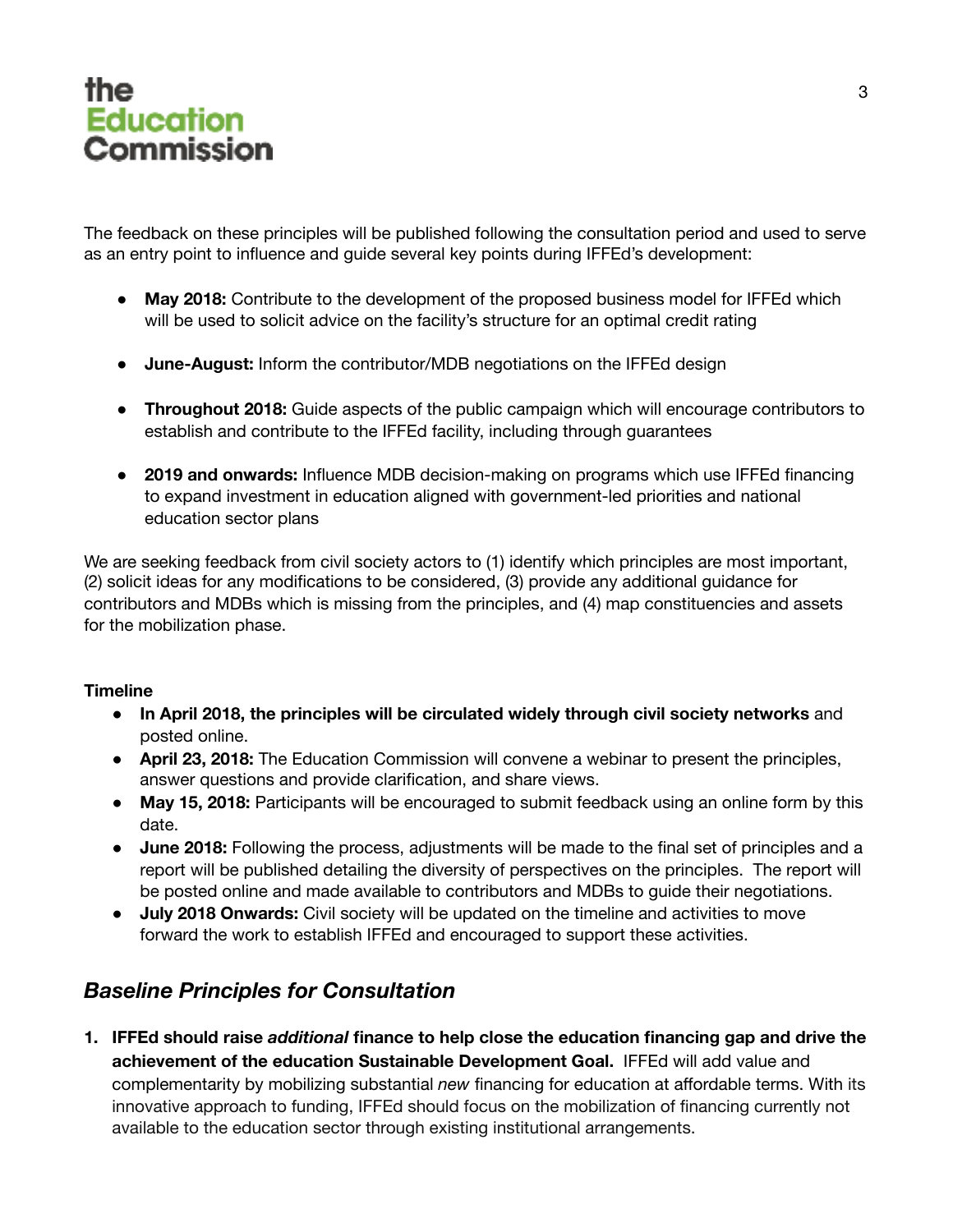To meet the challenge of achieving the Learning Generation, all sources of finance (domestic and international) will need to be increased, including through taxation and increased international support. IFFEd's design will seek to incentivize greater domestic investment in education. It should complement the existing international financial architecture by mobilizing financing that is *additional* to what is currently available.

**2. IFFEd financing should be used to strengthen existing systems in eligible countries that commit themselves to improving education outcomes and to enhancing their capacity to deliver results, measured in terms of accountability for achieving nationally owned and set targets.** IFFEd should support countries that commit to transformational reform and domestic investment in their education systems to achieve increased access, learning, and equity.

For an eligible country to access IFFEd funding, it will be required to show (a) evidence of a credible education sector plan, (b) ability to take on additional lending through the MDBs, (c) country agreement to prioritize education within its national budget (target to be agreed) and increase or maintain its domestic education budget as necessary to meet the target and (d) agreement on integrating results-based approaches to achieve nationally owned targets. The required evidence of commitments and data on a baseline case (where country is before IFFEd funding) are to be included in the country lending package. By providing an incentive for countries to use MDB financing for education, IFFEd should catalyze more domestic financing to the education sector.

**As part of systems strengthening, IFFEd should respect and promote inclusive national education sector policy planning and implementation processes that include civil society participation and engagement of the local education groups.** The important role civil society plays in the current education planning and financing should not be replicated or replaced. This continued engagement of civil society actors at country level is an important aspect for the achievement of the SDGs and should be encouraged.

**3. IFFEd should embrace the SDGs and a holistic, inclusive approach to learning when considering eligible investment areas.** IFFEd's resources should be programmed to respond to country needs and strategies. Financing should be made available for any education-related initiatives or reform efforts that are consistent with a country's strategy and plans to enhance access, learning, and equity (including early childhood, primary, secondary, post-secondary, and vocational opportunities, as well as education interventions for girls and young women, children with disabilities and other marginalized groups, etc.). IFFEd funding should encourage performance, inclusion and innovation principles outlined in the Education Commission report, allowing systems to respond to the demands of education in the 21st century with a particular focus on equity and the notion of progressive universalism. Moreover, once established, IFFEd should have in place controls to ensure funding is used to close – not widen – equity gaps.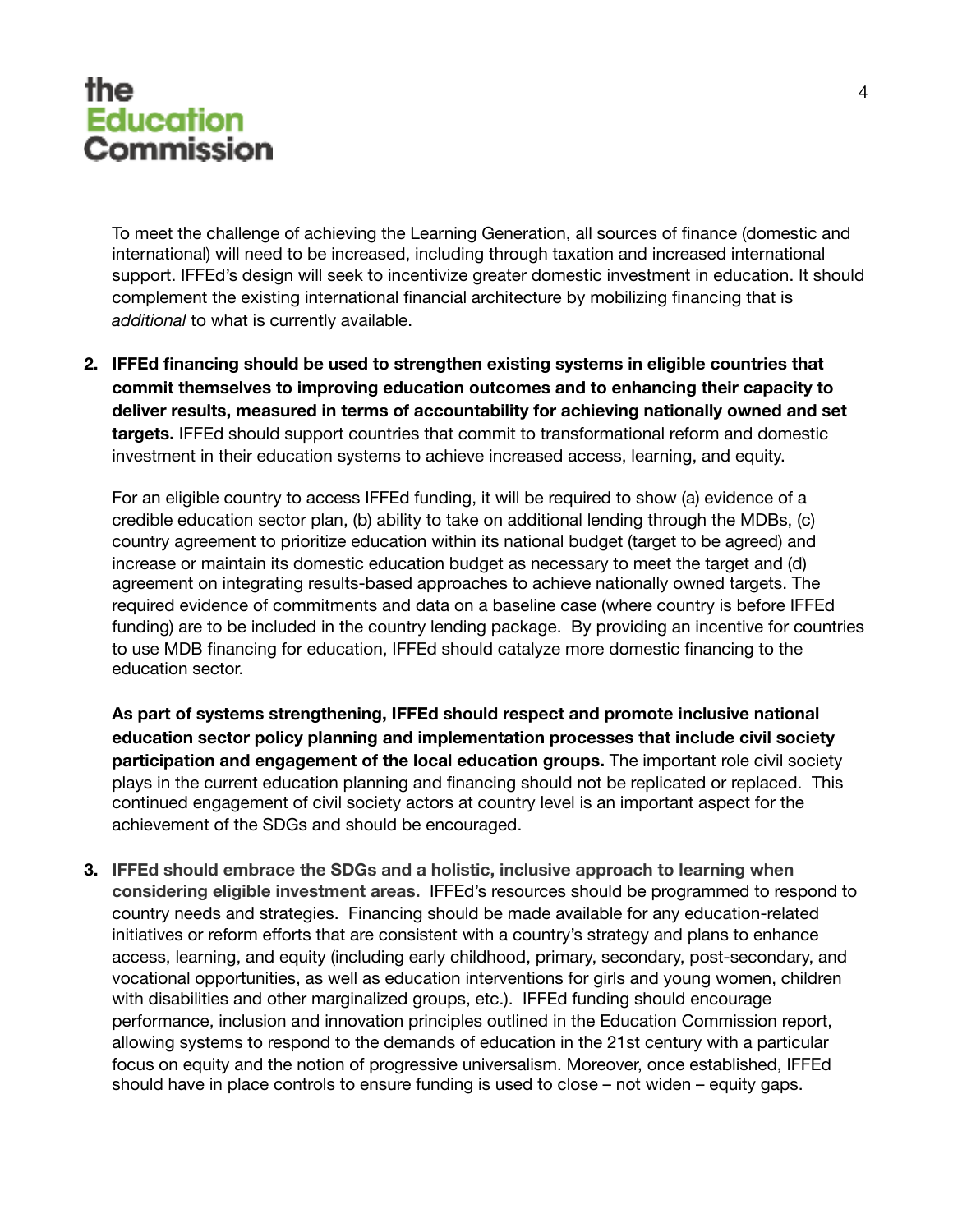**4. IFFEd should reinforce the relationship between international finance and domestic resource mobilization.** IFFEd financing should be made available to governments committed to increasing domestic financing for education now and into the future. It should be a tool to help countries move towards long-term domestic financing for education through an increasing percentage of GDP spent on education, achieved through larger tax base revenue and budget reallocations.

IFFEd should measure domestic resource targets as a percentage of the budget dedicated to education while also encouraging an increase in the overall percentage of GDP dedicated to education, so as to encourage additional tax base reforms, aligned with the Education Commission targets.

To maximize the dissemination of public goods to inform civil society activities, IFFEd should make data and projections on education financing for IFFEd eligible countries public so that organizations focused on funding education through domestic tax reforms, including corporate tax and loopholes, can use this data to inform their complementary efforts in countries.

**5. IFFEd should be a financial mechanism and not an implementation or delivery organization.**  Given the evidence on concessional and non-concessional finance presented in the Education Commission's report, IFFEd's priority should be to generate additional financing capacity through the MDBs for investment in education. To strengthen existing mechanisms and avoid fragmentation, IFFEd financing in countries should be channeled through the existing financial institutions as they already have country presence, participate in the process of preparing and monitoring education sector plans, and engage in donor coordination mechanisms. IFFEd should not be an additional actor within a country.

As such, IFFEd should be a light-touch financial instrument and contribute to the policy planning processes that already take place at the country level through education sector planning and other government-led planning activities. The MDBs will be the institutions interfacing with the facility and will initially include the African Development Bank, the Asian Development Bank, the European Bank for Reconstruction and Development, the Inter-American Development Bank, and the World Bank. Once established, IFFEd may consider if and how to engage with national development banks and other financial institutions.

**6. IFFEd should be a complementary tool for education finance and work alongside the existing actors in the global education financing architecture.** Given that the primary focus of IFFEd should be to create additional financial capacity within the MDBs for gap-filling funding in countries where *additional* concessional finance could help achieve SDG 4, it is anticipated that there will be minimal overlap with existing mechanisms. The primary beneficiaries of additional IFFEd finance should be lower-middle income countries with external financing gaps in excess of current aid.

Coordination will occur at the country level. IFFEd will work through the MDBs, currently the largest providers of aid to education, which will align efforts with local coordination mechanisms,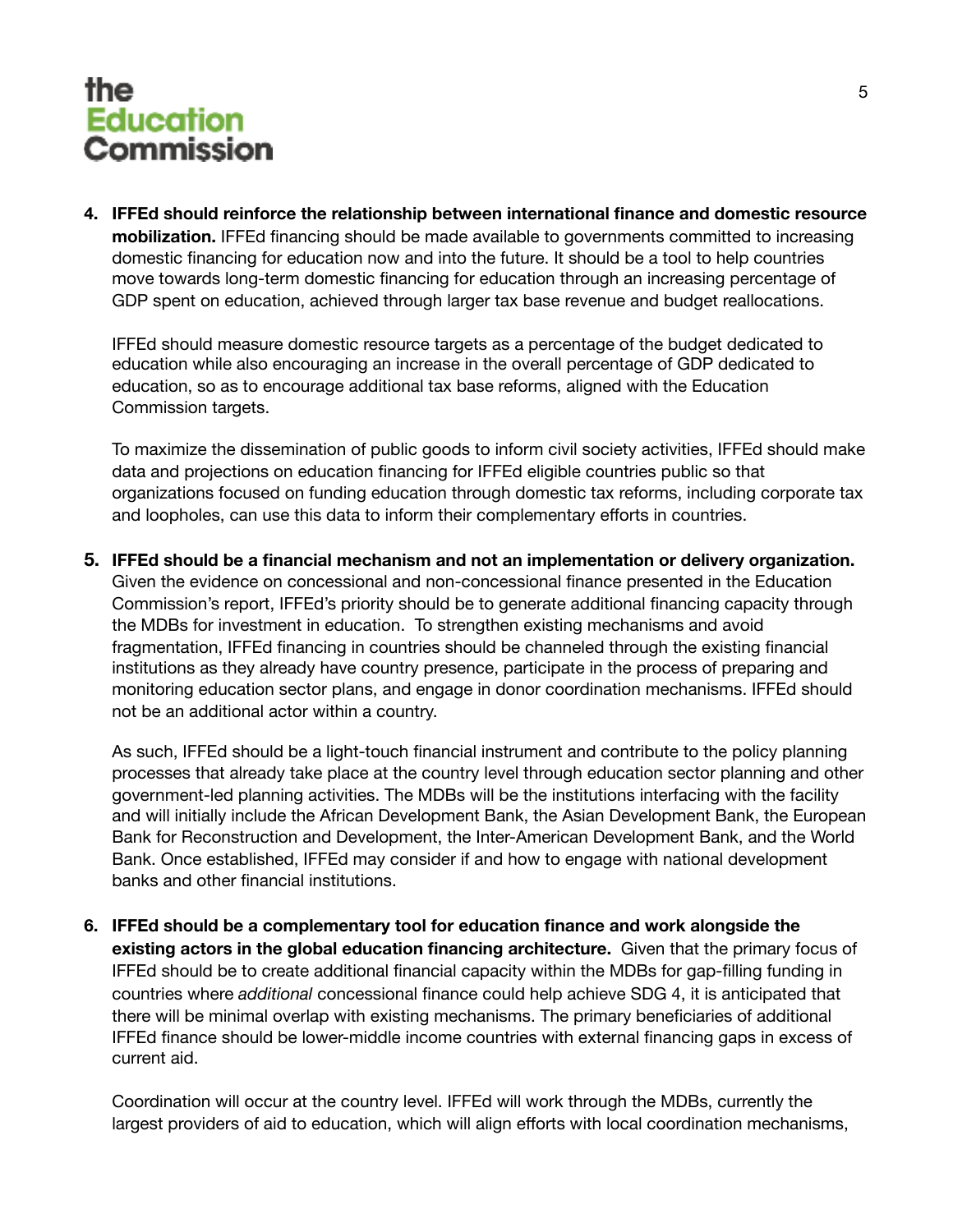sector plans and government-led processes to determine how additional resources could be used for education. In countries where IFFEd-generated finance can complement existing international efforts, including bilateral aid or multilateral aid from Global Partnership for Education, UNICEF, Education Cannot Wait, or MDBs, the MDB partners will coordinate in country before presenting a lending package to IFFEd.

- **7. IFFEd should make the additional financing it creates available to eligible countries impacted by refugee flows, emergencies or natural disaster. In the cases of refugees, if deemed an appropriate source of finance, additional provisions should be considered for principal payments.** MDBs may use IFFEd financing to support countries impacted by emergencies in close coordination with Education Cannot Wait and other actors. For instance, eligible countries may wish to use IFFEd finance to rebuild following a natural disaster. Should any country normally ineligible (e.g. an upper-middle-income country) be faced with an emergency situation (e.g. high-burden refugee flows), IFFEd could make its concessional financing available as long as it is considered complementary as part of a long-term multiyear funding model. Additional innovations should be considered for these countries, including more concessional terms for repayment in these circumstances or allowing donors or philanthropists to pay off the principal to avoid placing the burden on refugee-hosting countries.
- **8. IFFEd should provide funds for government-led education initiatives.** IFFEd should support governments in achieving their national education goals. Governments should lead in determining educational priorities and how to deliver education aligned with the right to education and SDG 4. NGOs, delivery agents or other actors (e.g. religious institutions) should be eligible to receive financing through their governments only if the actors are appropriately regulated and permitted to operate by the government, consistent with education sector planning and government ownership practices.
- **9. Teachers should be supported through IFFEd financing.** Activities to support the training, professional development, lifelong learning of teachers and enhancement of the teaching profession should be eligible for IFFEd funding.
- **10. IFFEd funding should be accountable to children, young people and teachers by contributing towards tangible improvements in learning.** Recognizing that the international community has conducted three highly inclusive and detailed processes of education indicator selection in the last two years – the education SDG, the GPE results framework, and the ECW results framework – IFFEd's results framework should be aligned with these other frameworks.

An IFFEd results framework should adhere to the following principles:

- ! *Alignment* to the education Sustainable Development Goal, country strategies and plans, and indicators already in use by the international community;
- ! *Proportionality*: indicator selection should be prioritized and proportionate taking into account existing means to collect data;